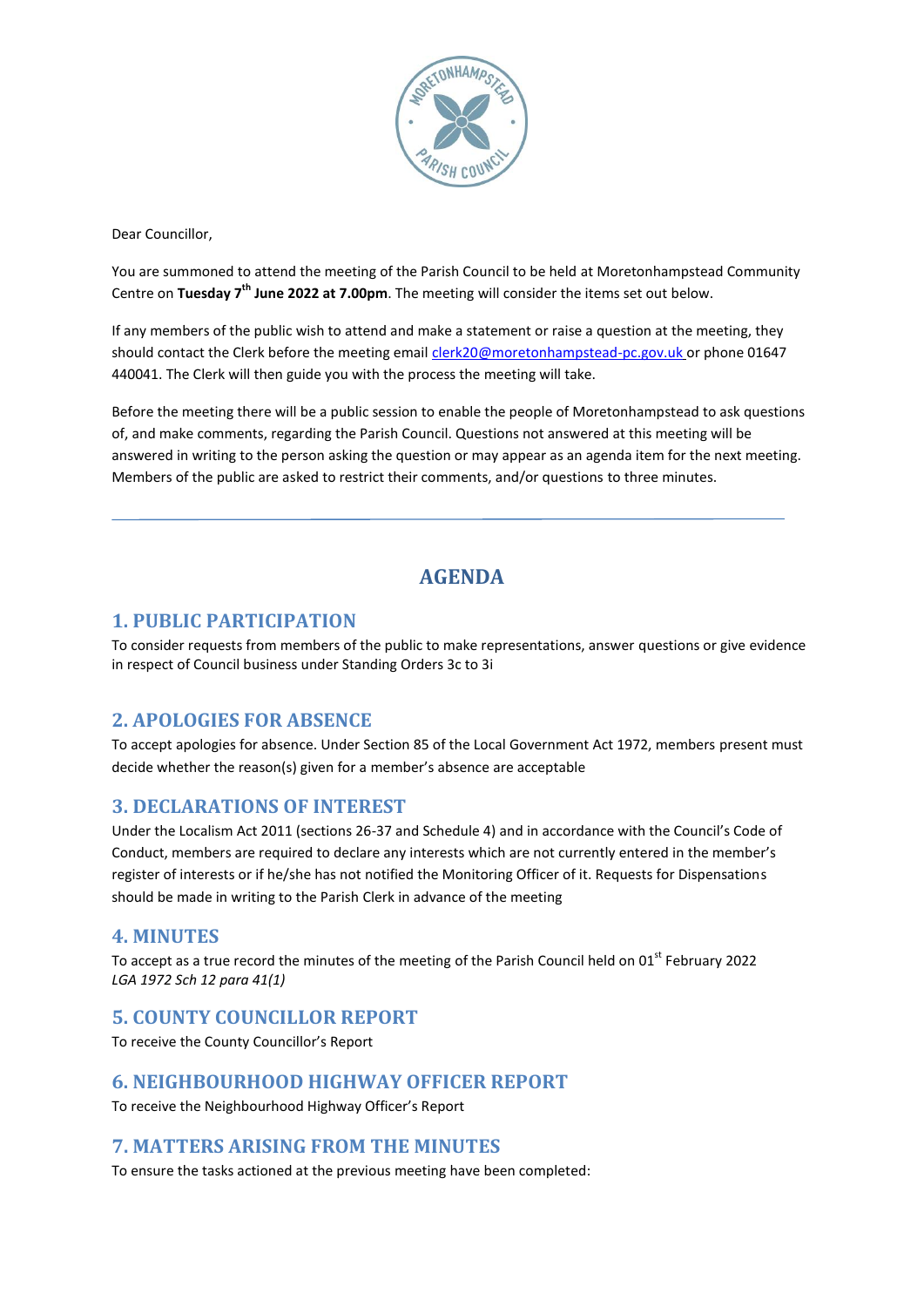

 Cllr Farrand-Rogers has wrote and sent a reply to Mel Stride MP asking him to express his view on the shortage of NHS Dentists in Devon.

### **8. INTERNAL AUDIT REPORT**

To receive the Internal Audit Report for the financial year 1 April 2021 – 31 March 2022

### **9. ANNUAL GOVERNANCE STATEMENT**

To approve the Annual Governance Statement for the financial year 1 April 2021 – 31 March 2022 (attached)

### **10. ACCOUNTING STATEMENTS**

To approve the Accounting Statements for the financial year 1 April 2021 – 31 March 2022 (attached)

## **11. PERIOD OF PUBLIC RIGHTS**

To approve the dates for the period for the exercise of public rights as Monday 13 June to Friday 22 July 2022

### **12. CHAIRMAN'S DISCRETION**

To note matters under the Chairman's discretion

### **13. DISTRICT COUNCILLOR'S REPORT**

To receive the District Councillor's Report

#### **14. OPEN SPACES REPORT**

To receive the Chair of Open Spaces Report

#### **15. CLIMATE CHANGE & ECOLOGICAL EMERGENCY WORKING GROUP**

To receive the monthly report

## **16. INTERNAL FINANCIAL REGULATOR**

To receive the report of the Internal Financial Regulator

## **17. SCHEDULE OF PAYMENTS**

To approve the list of payments (to be tabled at the meeting) *LGA 1972 s150 (5)*

## **18. CORRESPONDENCE**

To receive correspondence (attached) and to agree any response:

- 1. Correspondence received and circulated from the Moorland Flower Club regarding the donation discussed at the April meeting, min no. 65/2022
- 2. Correspondence received and circulated from Moretonhampstead Development Trust regarding an increase in service charges

#### **19. INSURANCE**

To note the Council is insured with BHIB from 01/06/2022 (insurance schedule attached) *Financial Regulations: 13.1 The RFO ensures the Council is adequately insured and reports any changes to the F&P Committee. All Councillors, employees and volunteers are covered, fidelity guarantee insurance is included.*